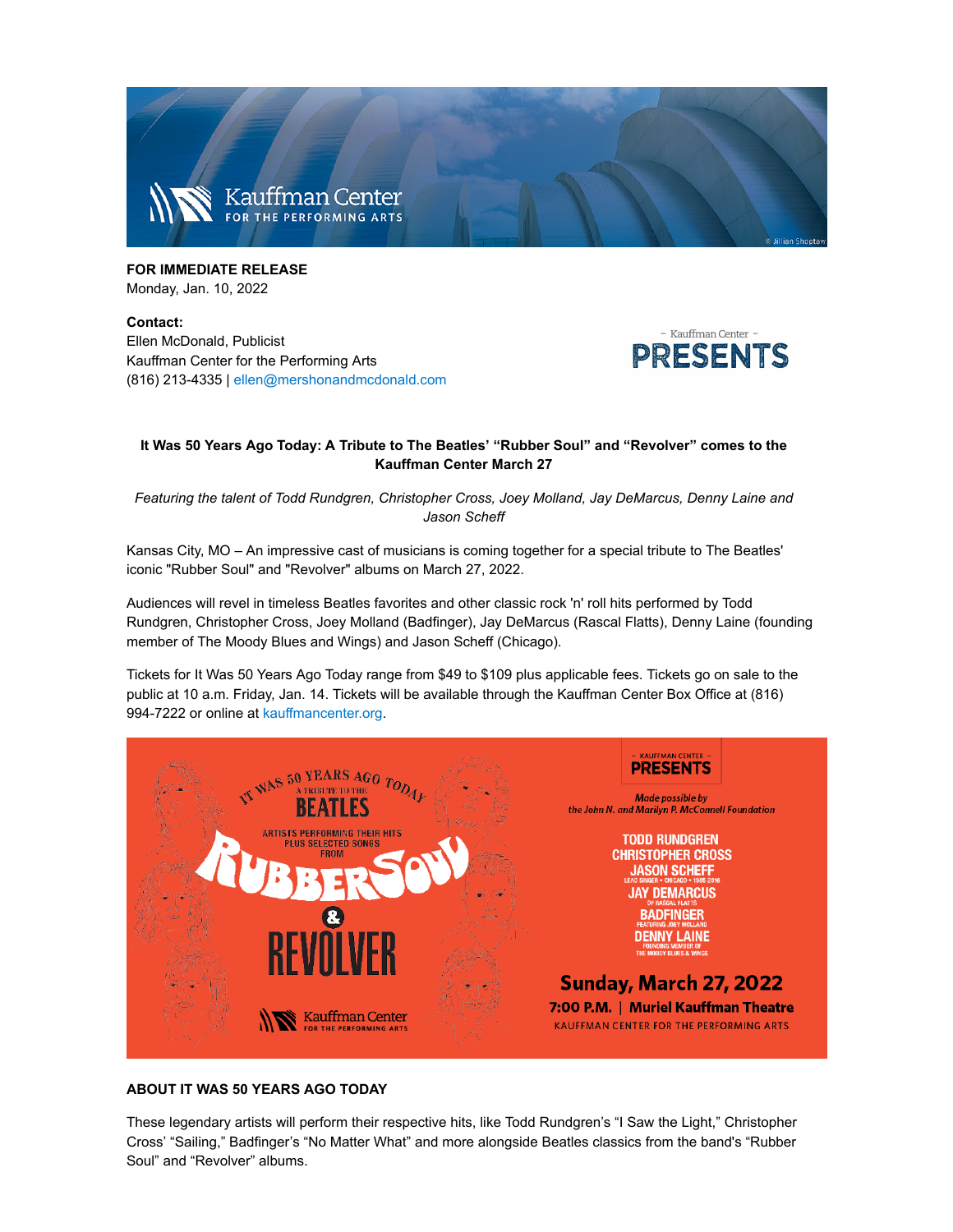"The Moody Blues met The Beatles in the early '60s and were invited to join them on their second British tour," Denny Laine said. "The thought of performing some of their classic songs with such a revered cast on this tour will bring back not only those moments in time but also fond memories as a member of Wings. I trust that we will pay due credit to their timeless legacy by bringing back that music to everyone who joins us for this special ride."

Producer Toby Ludwig says this is an experience that can be shared by all. Flower Power Concerts has produced more than 20 years of Beatles tributes featuring some of the greatest voices and musicians available.

"The songbook of these albums should be our best one yet," Ludwig said.

Patrons, including children under 12, must show proof of full COVID-19 vaccination or a negative COVID-19 PCR or antigen test taken within 72 hours of the performance. COVID tests must be administered by an official testing center (pharmacy, healthcare provider, clinic/laboratory, etc.). Over-the-counter, self-administered tests will not be accepted. For the most up-to-date COVID-19 safety measures and frequently asked questions, check our event updates and health pages.

## **KAUFFMAN CENTER PRESENTS SERIES SCHEDULE\***

The Kauffman Center Presents series features extraordinary and diverse artists from a variety of musical genres and performance styles. Access to approved media photos for 2021-2022 Kauffman Center Presents artists can be found here. Upcoming events include:

### 2021-2022 Kauffman Center Presents events:

- Jan. 18, 2022 National Geographic Live: The Secret Life of Bears 7:30 p.m., Muriel Kauffman Theatre
- Jan. 22, 2022 Mystery Science Theater 3000 LIVE: Time Bubble Tour 7:30p.m., Muriel Kauffman Theatre
- Feb. 9, 2022 The Beach Boys 7:30 p.m., Muriel Kauffman Theatre
- Feb. 22, 2022 National Geographic Live: Improbable Ascent 7:30 p.m., Muriel Kauffman Theatre
- March 15, 2022 National Geographic Live: Akashinga: The Brave Ones 7:30 p.m., Muriel Kauffman Theatre
- March 22, 2022 The TEN Tenors 7:30 p.m., Muriel Kauffman Theatre
- March 27, 2022 It Was 50 Years Ago Today: A Tribute to The Beatles' "Rubber Soul" and "Revolver"
- April 5, 2022 National Geographic Live: Nature Roars Back 7:30 p.m., Muriel Kauffman Theatre
- April 10, 2022 Frankie Valli & The Four Seasons 8 p.m., Muriel Kauffman Theatre
- April 27, 2022 The Queen's Cartoonists 7 p.m., Helzberg Hall
- May 5, 2022 National Geographic Live: Wild Seas, Secret Shores 7:30 p.m., Muriel Kauffman Theatre
- Sept. 2, 2022 "Weird Al" Yankovic 7:30 p.m., Muriel Kauffman Theatre

Look for more Kauffman Center Presents announcements coming soon.

\*Additional performances will be announced throughout the 2021-2022 season. Updates are available at kauffmancenter.org/kauffman-center-presents.

## ABOUT THE KAUFFMAN CENTER FOR THE PERFORMING ARTS

The Kauffman Center for the Performing Arts - a major not-for-profit center for music, opera, theater and dance designed by Moshe Safdie – opened in 2011. Serving as a cultural cornerstone for Kansas City and the region, the Kauffman Center delivers extraordinary and diverse performing arts experiences. Honored as one of the World's 15 Most Beautiful Concert Halls, the Kauffman Center attracts some of the world's most renowned performers and entertainers.

Through educational outreach programs and community enrichment, the Kauffman Center supports Kansas City as a cultural destination. More information on the Kauffman Center for the Performing Arts is available at kauffmancenter.org.

The Kauffman Center Presents series is made possible by the John N. and Marilyn P. McConnell Foundation. Additional support is provided by: Saint Luke's Health System, Aristocrat Motors and Mercedes-Benz of Kansas City.